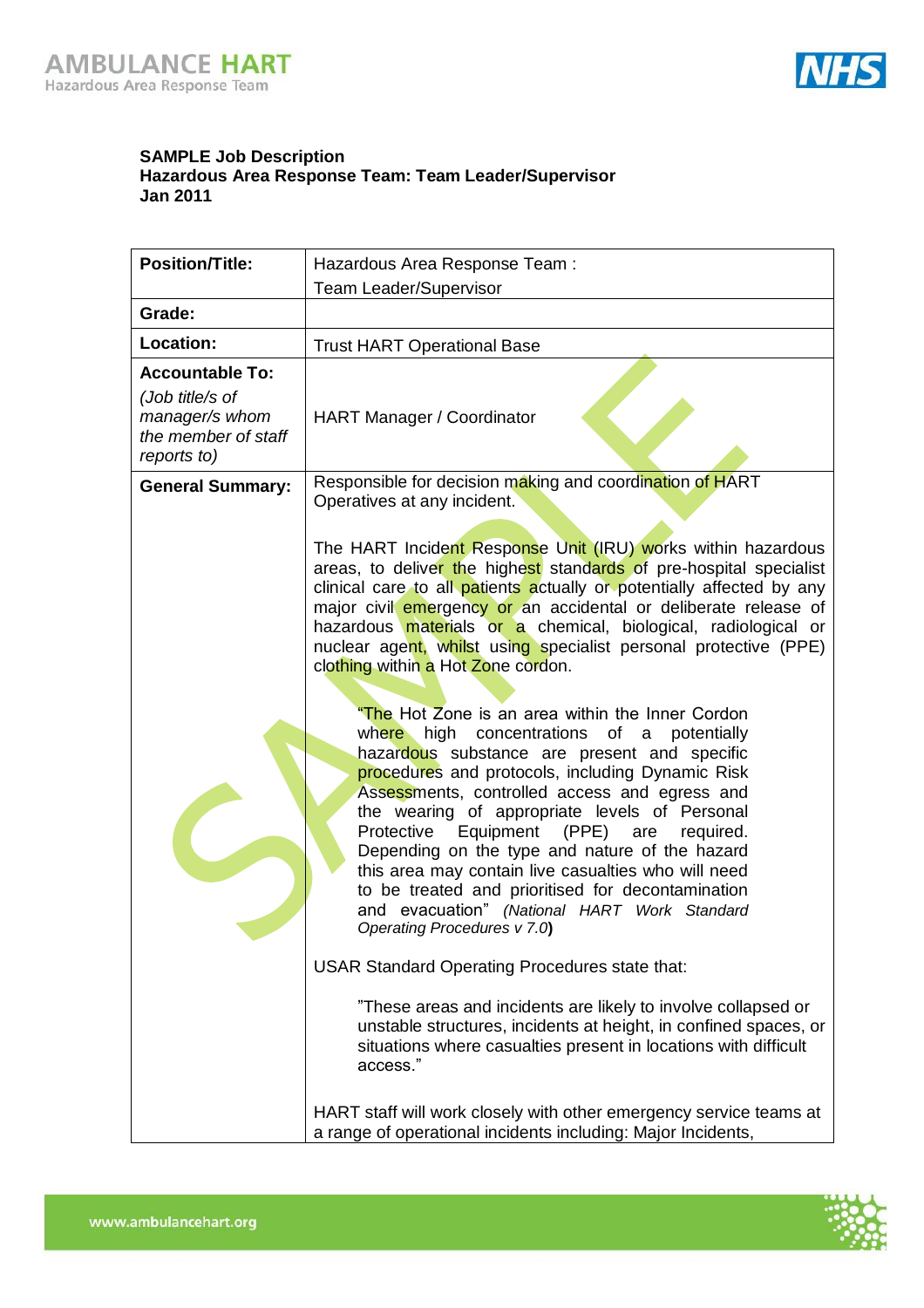

|                                             | incidents of a CBRN nature, USAR incidents, incidents involving<br>hazardous materials, structural collapse, confined space rescue,<br>major transportation incidents, incidents requiring working at height,<br>trench collapse and rescue, incidents involving complex<br>entrapment, inland water operations - as defined and in<br>accordance with HART Standard Operating Procedures, depending<br>upon the qualification and training of the operatives. |  |  |  |  |
|---------------------------------------------|----------------------------------------------------------------------------------------------------------------------------------------------------------------------------------------------------------------------------------------------------------------------------------------------------------------------------------------------------------------------------------------------------------------------------------------------------------------|--|--|--|--|
|                                             | The post-holder will ensure that the highest level of patient care is<br>delivered in accordance with the procedures issued by the Trust in<br>order to maintain personal safety and that of colleagues and<br>casualties.                                                                                                                                                                                                                                     |  |  |  |  |
|                                             | This job description must be read in conjunction with the standard<br>job description for the clinical role which the individual is qualified to<br>undertake (for example - Paramedic or Emergency Medical<br>Technician) since these and other appropriate duties will be<br>undertaken when not deployed to a HART activity.                                                                                                                                |  |  |  |  |
| <b>Structure</b>                            |                                                                                                                                                                                                                                                                                                                                                                                                                                                                |  |  |  |  |
| (Organisational                             | Locally agreed                                                                                                                                                                                                                                                                                                                                                                                                                                                 |  |  |  |  |
| <b>Structure</b>                            |                                                                                                                                                                                                                                                                                                                                                                                                                                                                |  |  |  |  |
| incorporating two                           | HART Manager / Coordinator                                                                                                                                                                                                                                                                                                                                                                                                                                     |  |  |  |  |
| positions above and<br>two positions below, |                                                                                                                                                                                                                                                                                                                                                                                                                                                                |  |  |  |  |
| <i>if appropriate)</i>                      | <b>HART Team Leader/Supervisor</b>                                                                                                                                                                                                                                                                                                                                                                                                                             |  |  |  |  |
|                                             |                                                                                                                                                                                                                                                                                                                                                                                                                                                                |  |  |  |  |
|                                             | Hart Operative                                                                                                                                                                                                                                                                                                                                                                                                                                                 |  |  |  |  |
| <b>Key Relationships</b>                    | HART Team (s)<br>$\bullet$                                                                                                                                                                                                                                                                                                                                                                                                                                     |  |  |  |  |
|                                             | <b>HART Manager / Coordinator</b><br>$\bullet$                                                                                                                                                                                                                                                                                                                                                                                                                 |  |  |  |  |
| (add more in here or                        | <b>Operational Trust staff</b><br><b>Trust's AMLO</b>                                                                                                                                                                                                                                                                                                                                                                                                          |  |  |  |  |
| remove as                                   | Air ambulance services<br>$\bullet$                                                                                                                                                                                                                                                                                                                                                                                                                            |  |  |  |  |
| appropriate)                                | <b>Fire &amp; Rescue Service</b>                                                                                                                                                                                                                                                                                                                                                                                                                               |  |  |  |  |
|                                             | Fire Service USAR teams                                                                                                                                                                                                                                                                                                                                                                                                                                        |  |  |  |  |
|                                             | Police                                                                                                                                                                                                                                                                                                                                                                                                                                                         |  |  |  |  |
|                                             | <b>British Transport Police</b>                                                                                                                                                                                                                                                                                                                                                                                                                                |  |  |  |  |
|                                             | Local hospitals                                                                                                                                                                                                                                                                                                                                                                                                                                                |  |  |  |  |
|                                             | Military<br>Coastguard                                                                                                                                                                                                                                                                                                                                                                                                                                         |  |  |  |  |
|                                             | Maritime Rescue Organisations                                                                                                                                                                                                                                                                                                                                                                                                                                  |  |  |  |  |
|                                             | Mountain /Cave Rescue<br>$\bullet$                                                                                                                                                                                                                                                                                                                                                                                                                             |  |  |  |  |

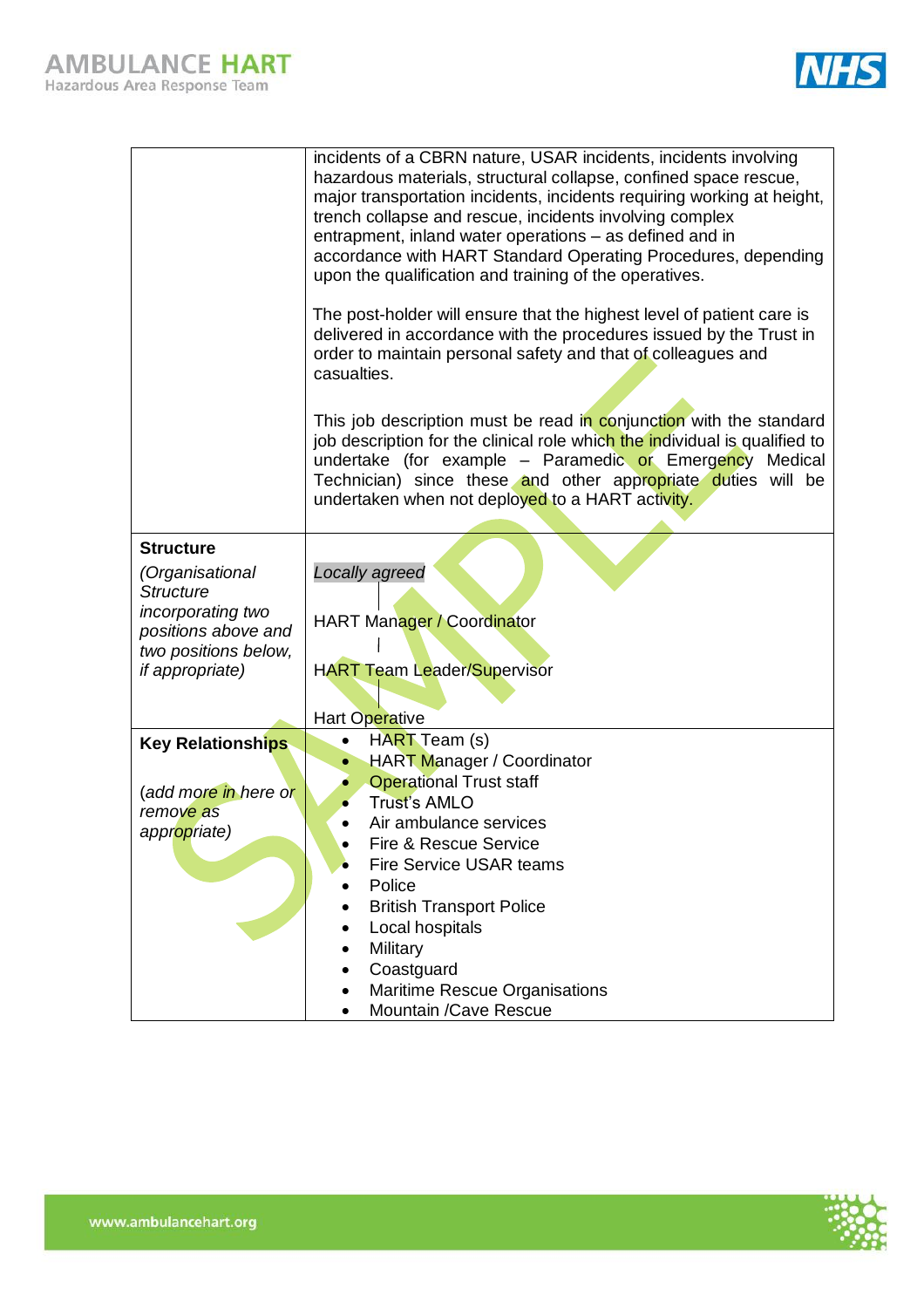

## **MAIN TASKS AND RESPONSIBILITIES**

| <b>Operational</b> | To attend and respond to operational and potentially protracted<br>$\bullet$                                                 |
|--------------------|------------------------------------------------------------------------------------------------------------------------------|
|                    | incidents including: Major Incidents, incidents of a CBRN<br>nature, structural collapse, confined space rescue, major       |
|                    | transportation incidents, incidents requiring working at height,                                                             |
|                    | trench collapse and rescue, incidents involving complex                                                                      |
|                    | entrapment, inland water operations.                                                                                         |
|                    | Present initial Health/Ambulance assessment to the Ambulance                                                                 |
|                    | Incident Commander Officer and, where appropriate, the Silver                                                                |
|                    | (tactical) Commanders of other responding agencies.                                                                          |
|                    | Receive incident briefings from the Incident Commander on<br>٠<br>assigned roles and instructions for managing the incident, |
|                    | following the deployment plan where appropriate.                                                                             |
|                    | Provide immediate health input to the initial assessment of the<br>$\bullet$                                                 |
|                    | scene to meet the needs of Ambulance and other Emergency                                                                     |
|                    | Services.<br>To provide specialist clinical support and knowledge within<br>$\bullet$                                        |
|                    | HAZMAT/CBRN and USAR (paramedics only) situations                                                                            |
|                    | To be able to deploy to any operational incident and provide<br>$\bullet$                                                    |
|                    | health input wearing appropriate PPE.<br>Supervise, direct, coordinate and deliver life saving clinical care                 |
|                    | for patients within the inner cordon including triage (where                                                                 |
|                    | appropriate, toxic triage), diagnosis, appropriate treatment, prior                                                          |
|                    | to, and during, decontamination (if contamination present) and                                                               |
|                    | in situations of difficult access in USAR incidents, at times being                                                          |
|                    | the only clinician in situ and deliver casualties into mainstream<br>healthcare                                              |
|                    |                                                                                                                              |
|                    | Operate specialist equipment e.g mass oxygen delivery system,<br>DIM equipment, Safe Working at Height equipment (USAR       |
|                    | only) and make appropriate use, based on dynamic risk                                                                        |
|                    | assessment, of levels of PPE provided                                                                                        |
|                    | Collaborate with partners operating alongside the HART and                                                                   |
|                    | liaise with specialist agencies e.g HPA, DCHAPS, Fire Service                                                                |
|                    | USAR to gather relevant information on scene                                                                                 |
|                    | Estimate resources required and deliver Situation Reports when<br>required.                                                  |
|                    | Access relevant databases (e.g. TOXBASE, CHEMNET,                                                                            |
|                    | CHAPD (HPA) etc.) to research and communicate to others                                                                      |
|                    | regarding the symptoms, treatment, and decontamination                                                                       |
|                    | procedures for an incident.                                                                                                  |
|                    | Provide clinical support and backup to multi-agency service                                                                  |
|                    | personnel working in the inner cordon                                                                                        |
|                    | Comply with and contribute to Command & Control in the inner                                                                 |
|                    | cordon / Hot/Warm Zones supervising the deployment of                                                                        |
|                    | resources, casualty management and evacuation                                                                                |
|                    | Undertake Hazard Identification monitor local environment                                                                    |
|                    | safety e.g. weather & climate conditions, gas levels and wind                                                                |

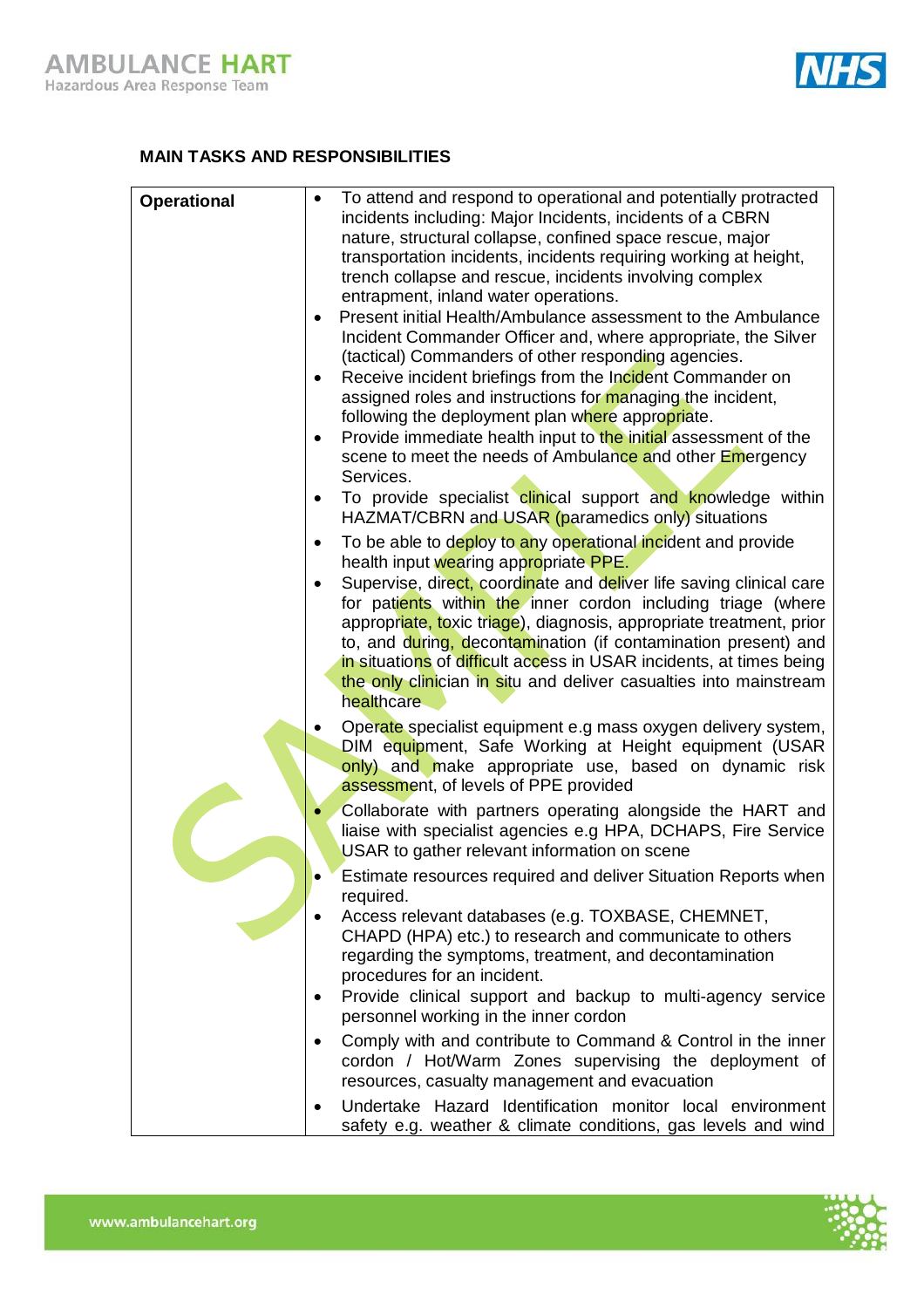

|                                   | direction, liaising with other available expertise to consolidate<br>decision making                                                                                                                                                                                                                                                        |
|-----------------------------------|---------------------------------------------------------------------------------------------------------------------------------------------------------------------------------------------------------------------------------------------------------------------------------------------------------------------------------------------|
|                                   | To highlight potential training needs to better develop the role in<br>$\bullet$<br>the future.                                                                                                                                                                                                                                             |
|                                   | In the event of providing mutual aid in responding to a National<br>incident, be away from home for unknown periods of time.                                                                                                                                                                                                                |
|                                   | Working within the Team, ensure the readiness of PPE, clinical<br>$\bullet$<br>and operational equipment and vehicles is maintained, and<br>routine care and maintenance is carried out to ensure a high<br>state of preparedness.                                                                                                          |
|                                   | Apply the principles and practice of Dynamic Operational Risk<br>٠<br>Assessment to ensure that plans and actions are regularly<br>updated according to the needs of the current situation.<br>To undertake any other duties associated with the role as<br>$\bullet$<br>directed by the HART Manager/Coordinator or Incident<br>Commander. |
| Leadership &<br><b>Management</b> | Supervise the work of the team and the individuals within it.<br>$\bullet$<br>Provide proactive leadership motivating team members and                                                                                                                                                                                                      |
|                                   | leading by example<br>Determine decision making parameters for the team, e.g. levels                                                                                                                                                                                                                                                        |
|                                   | of PPE, up-grading or down-grading of incidents.                                                                                                                                                                                                                                                                                            |
|                                   | Provide full audit trail to evidential standard for all incidents and                                                                                                                                                                                                                                                                       |
|                                   | events attended in operational log.<br>Undertake Initial Scene Management where this task has not                                                                                                                                                                                                                                           |
|                                   | been delegated to another appropriately qualified ambulance                                                                                                                                                                                                                                                                                 |
|                                   | responder.<br>Complete administrative procedures, to include recording and                                                                                                                                                                                                                                                                  |
|                                   | monitoring of all leave and other absence.                                                                                                                                                                                                                                                                                                  |
|                                   | Monitor and evaluate the quality of operations.                                                                                                                                                                                                                                                                                             |
|                                   | <b>Conduct briefings, tasking and de-briefings.</b>                                                                                                                                                                                                                                                                                         |
|                                   | Conduct investigations into any accident or other incident<br>relating to the HART Team in accordance with local procedures.                                                                                                                                                                                                                |
|                                   | Monitor any vehicle, equipment and accommodation defects                                                                                                                                                                                                                                                                                    |
|                                   | and ensure these are recorded using the relevant local and/or<br>HART reporting procedures.                                                                                                                                                                                                                                                 |
|                                   | Carry out the necessary daily administration and ensure that all                                                                                                                                                                                                                                                                            |
|                                   | daily vehicle and equipment checks are completed.                                                                                                                                                                                                                                                                                           |
|                                   | Manage the welfare of individuals in the team at all times and<br>particularly following traumatic or major incidents, but at all                                                                                                                                                                                                           |
|                                   | times being alert to signs and symptoms of stress.                                                                                                                                                                                                                                                                                          |
|                                   | Conduct appraisals of HART Operatives.<br>Identify and plan any requirements including visits, and training                                                                                                                                                                                                                                 |
|                                   | (risk critical and other) for the team, maintaining training records                                                                                                                                                                                                                                                                        |
|                                   | at all times in accordance with local procedures.                                                                                                                                                                                                                                                                                           |
|                                   | Ensure that personal and team fitness is maintained at the<br>levels appropriate to the demands of the role.                                                                                                                                                                                                                                |
|                                   |                                                                                                                                                                                                                                                                                                                                             |

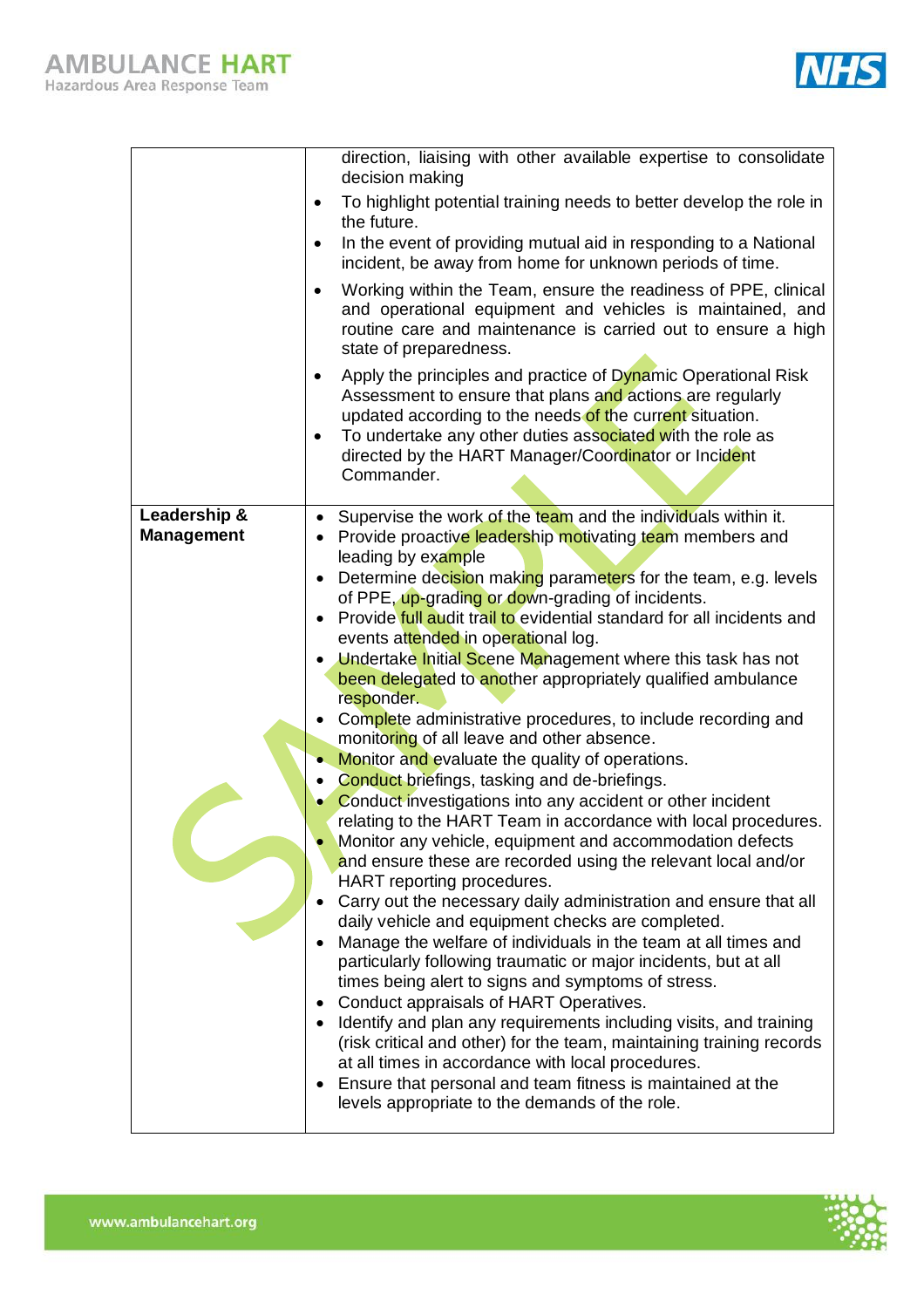

| Governance &                           |           | Work within the policies and procedures of the Trust and HART                                                                      |
|----------------------------------------|-----------|------------------------------------------------------------------------------------------------------------------------------------|
| Quality                                |           | Unit to ensure that:<br>patient confidentiality is maintained at all times<br>$\circ$                                              |
|                                        |           | that any confidential/classified information which comes in<br>$\circ$                                                             |
|                                        |           | to your possession or knowledge is managed in such a<br>manner as not to compromise an operation or the safety                     |
|                                        |           | of staff involved in the delivery of any such operation                                                                            |
|                                        |           | be aware that the immediate working environment may be<br>designated a 'scene of crime' and as far as possible                     |
|                                        |           | endeavour to preserve and/or leave undisturbed any                                                                                 |
|                                        |           | potential evidence, without compromising ability to<br>perform the clinical role                                                   |
|                                        |           | Maintain required personal standards of service delivery and                                                                       |
|                                        |           | core HART skills and attend training events as required to<br>deliver the expected level of service.                               |
|                                        |           | Actively supervise, support and work with other members of the                                                                     |
|                                        |           | team undertaking tasks allocated by persons designated to<br>manage the incident.                                                  |
|                                        | $\bullet$ | Assist in the ongoing evaluation of HART capabilities and                                                                          |
|                                        | $\bullet$ | effectiveness<br>Assist in the research and development of new equipment.                                                          |
|                                        | $\bullet$ | Analyse information from multiple sources to better understand                                                                     |
|                                        |           | the nature of an incident and plan scene management activities.                                                                    |
|                                        | $\bullet$ | Ensure the accurate recording of information, including patient<br>records and decision logs, relating to HART operations, in      |
|                                        |           | accordance with established procedures and share with other                                                                        |
|                                        |           | Team Leaders and authorised staff as appropriate.                                                                                  |
| Communication,                         |           | Promote HART awareness to other Ambulance staff within the                                                                         |
| Networking and                         |           | Trust and among local Fire & Police services                                                                                       |
| Working<br><b>Relationships</b>        |           | <b>Comply with</b> the required instructions, procedures<br>and<br>processes of the Team, and the Trust to maintain effective two- |
|                                        |           | way communication.                                                                                                                 |
|                                        |           | If required, represent the Trust and emergency service in public                                                                   |
|                                        |           | arenas and promote its image as a professional and competent<br>service.                                                           |
|                                        |           | Develop and maintain good working relationships with other                                                                         |
|                                        |           | emergency services, NHS Trusts and public/private and                                                                              |
|                                        | $\bullet$ | voluntary sector agencies, HPA.<br>Actively support and promote the aims and objectives of the                                     |
|                                        |           | Trust's HART unit.                                                                                                                 |
| <b>Strategic</b>                       | $\bullet$ | Actively support and promote the Trust's purpose, Vision and<br>Values*, and broad organisational goals                            |
| * insert wording<br>appropriate to the | $\bullet$ | Actively support and promote the aims and objectives of the<br><b>Trust's HART Team</b>                                            |
| <b>Trust</b>                           |           | Be responsible for personal contribution to the development of<br>the HART Team and where necessary, the testing of new            |

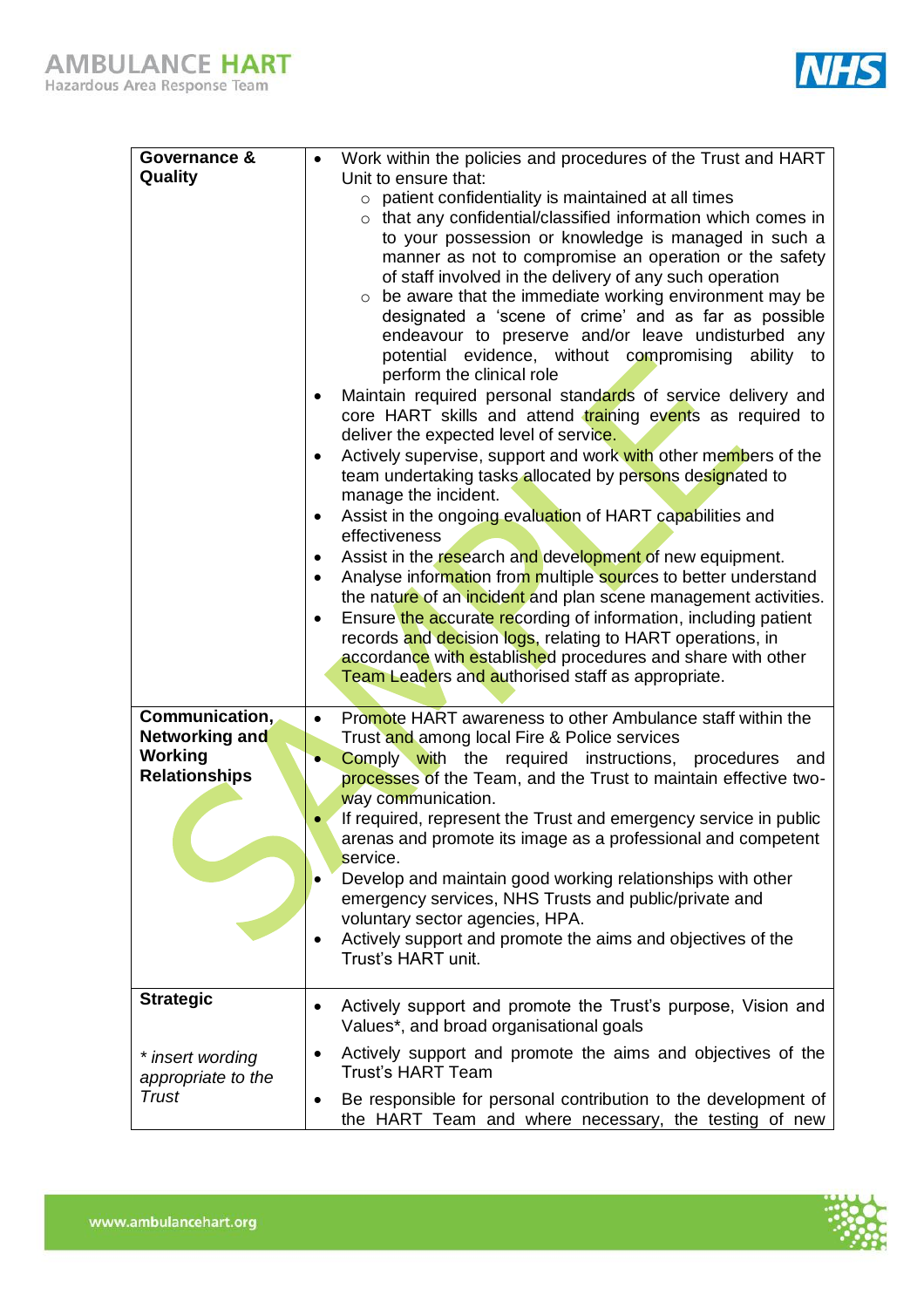

|                                                                      | initiatives.                                                                                                                                                                                                                                                                                                                                                                                                                                                                                                                                                                                                                                                                                                                                                                                                                                                                                                                   |
|----------------------------------------------------------------------|--------------------------------------------------------------------------------------------------------------------------------------------------------------------------------------------------------------------------------------------------------------------------------------------------------------------------------------------------------------------------------------------------------------------------------------------------------------------------------------------------------------------------------------------------------------------------------------------------------------------------------------------------------------------------------------------------------------------------------------------------------------------------------------------------------------------------------------------------------------------------------------------------------------------------------|
| <b>Personal</b><br><b>Responsibility &amp;</b><br><b>Development</b> | Adhere to Trust policies and best practice thereby maintaining<br>$\bullet$<br>and promoting the highest professional standards, including<br>clinical practice, conduct, attendance and compliance with the<br>dress code.                                                                                                                                                                                                                                                                                                                                                                                                                                                                                                                                                                                                                                                                                                    |
|                                                                      | Demonstrate and maintain a positive attitude and commitment<br>$\bullet$<br>to Equal Opportunities and diversity.                                                                                                                                                                                                                                                                                                                                                                                                                                                                                                                                                                                                                                                                                                                                                                                                              |
|                                                                      | Take responsibility for own Personal Development Review in<br>accordance with the Trust's arrangements and, in agreement<br>with Team Leader/Supervisor plan and engage in formal and<br>informal learning events that underpin the demands of the role.                                                                                                                                                                                                                                                                                                                                                                                                                                                                                                                                                                                                                                                                       |
|                                                                      | Attend identified courses to maintain and increase personal<br>$\bullet$                                                                                                                                                                                                                                                                                                                                                                                                                                                                                                                                                                                                                                                                                                                                                                                                                                                       |
|                                                                      | knowledge base.<br>Develop specialised knowledge of HART principles, capabilities<br>$\bullet$<br>and procedures.                                                                                                                                                                                                                                                                                                                                                                                                                                                                                                                                                                                                                                                                                                                                                                                                              |
|                                                                      | To maintain competencies through continuation training, both<br>$\bullet$<br>practical and theoretical.                                                                                                                                                                                                                                                                                                                                                                                                                                                                                                                                                                                                                                                                                                                                                                                                                        |
|                                                                      | Attend and complete nationally agreed training programmes<br>$\bullet$<br>when required.                                                                                                                                                                                                                                                                                                                                                                                                                                                                                                                                                                                                                                                                                                                                                                                                                                       |
|                                                                      | Be responsible for personal contribution to the development of<br>$\bullet$<br>HART and where necessary, the testing and evaluation of new<br>initiatives.                                                                                                                                                                                                                                                                                                                                                                                                                                                                                                                                                                                                                                                                                                                                                                     |
| <b>Health &amp; Safety</b>                                           | Ensure that the safest possible working practices are followed<br>$\bullet$<br>at all times within your team and unit and act as a role model for<br>your team and the unit as a whole in this respect.<br>Maintain a good level of physical fitness and undergo and pass<br>physical competence assessments when required.<br>Maintain personally issued PPE to required standards.<br>Take personal responsibility to remedy Health & Safety issues<br>as quickly as possible where you are able and the have<br>authority to do so, or refer to senior management and the risk &<br>safety team ASAP, or, if on scene, refer to Incident Commander<br>to ensure that any risk or compromise to staff safety is brought<br>to their attention.<br>Ensure your personal safety and that of your colleagues by<br>complying with any instructions or procedures as laid down in<br>the Standard Operating Procedures for HART. |
| <b>Key Result Areas</b><br>and Performance                           | Successful completion of the HART IRU and, if selected, USAR<br>$\bullet$<br>training programmes                                                                                                                                                                                                                                                                                                                                                                                                                                                                                                                                                                                                                                                                                                                                                                                                                               |
| <b>Measures</b>                                                      | Active contribution to leading and maintaining a high performing<br>٠<br>team                                                                                                                                                                                                                                                                                                                                                                                                                                                                                                                                                                                                                                                                                                                                                                                                                                                  |
|                                                                      | Delivery of immediate and high quality clinical care to patients<br>in accordance with procedures                                                                                                                                                                                                                                                                                                                                                                                                                                                                                                                                                                                                                                                                                                                                                                                                                              |
|                                                                      | Compliance with the operating procedures and directions and                                                                                                                                                                                                                                                                                                                                                                                                                                                                                                                                                                                                                                                                                                                                                                                                                                                                    |